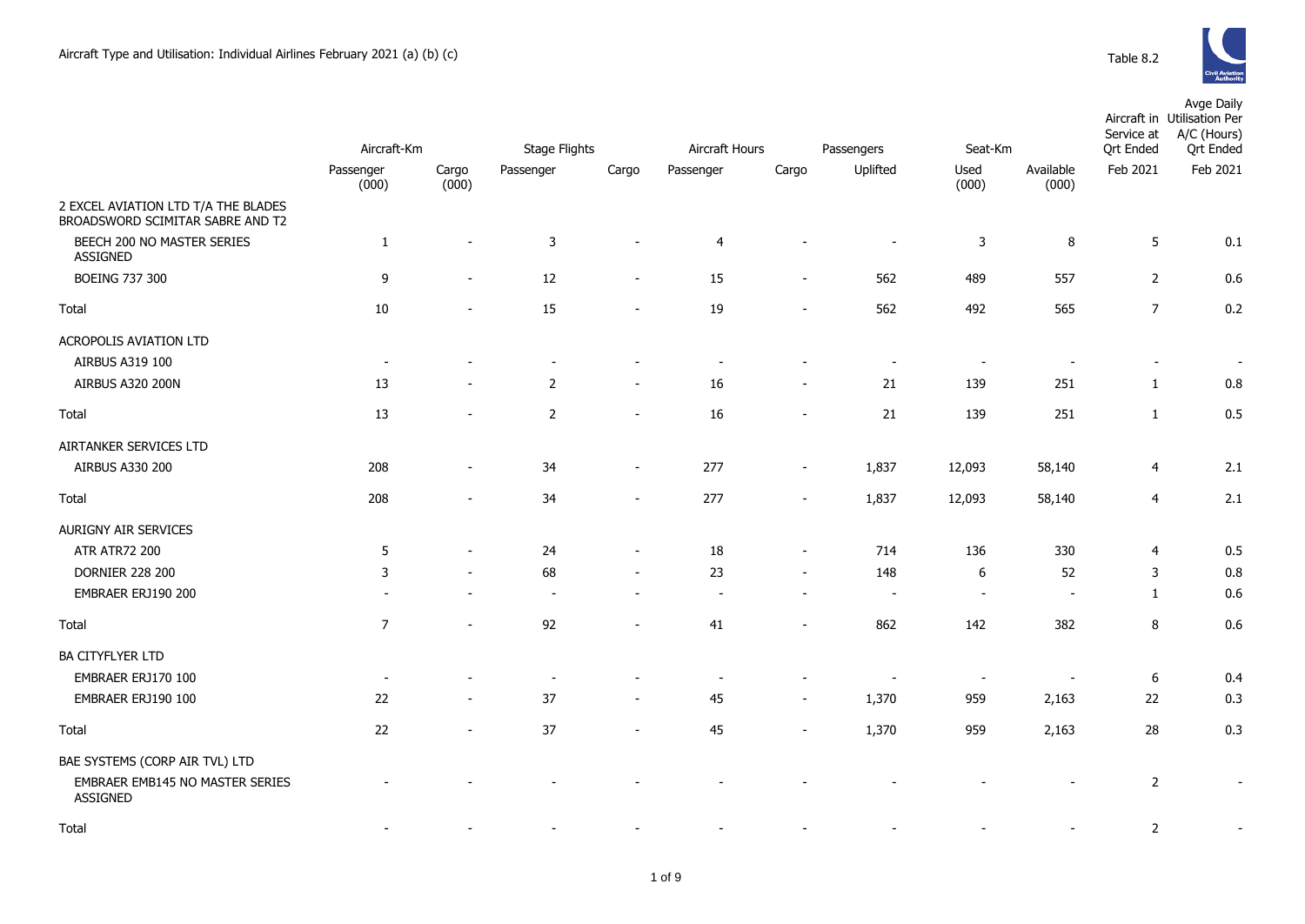|                                                | Aircraft-Km              |                          | <b>Stage Flights</b>     |                          | Aircraft Hours           |                          | Passengers<br>Seat-Km    |                          | Service at<br><b>Ort Ended</b> | Aircraft in Utilisation Per<br>A/C (Hours)<br><b>Qrt Ended</b> |                          |
|------------------------------------------------|--------------------------|--------------------------|--------------------------|--------------------------|--------------------------|--------------------------|--------------------------|--------------------------|--------------------------------|----------------------------------------------------------------|--------------------------|
|                                                | Passenger<br>(000)       | Cargo<br>(000)           | Passenger                | Cargo                    | Passenger                | Cargo                    | Uplifted                 | Used<br>(000)            | Available<br>(000)             | Feb 2021                                                       | Feb 2021                 |
| <b>BLUE ISLANDS LIMITED</b>                    |                          |                          |                          |                          |                          |                          |                          |                          |                                |                                                                |                          |
| <b>ATR ATR42 300</b>                           | 3                        | $\overline{\phantom{a}}$ | 14                       | $\blacksquare$           | 11                       | $\overline{\phantom{a}}$ | 357                      | 75                       | 134                            | $\mathbf{1}$                                                   | 1.9                      |
| <b>ATR ATR72 200</b>                           | 6                        | $\sim$                   | 22                       | $\blacksquare$           | 21                       | $\overline{\phantom{a}}$ | 890                      | 234                      | 394                            | 4                                                              | 0.8                      |
| Total                                          | 9                        | $\overline{\phantom{a}}$ | 36                       | $\blacksquare$           | 32                       | $\blacksquare$           | 1,247                    | 309                      | 528                            | 5                                                              | $1.0\,$                  |
| BRITISH AIRWAYS PLC                            |                          |                          |                          |                          |                          |                          |                          |                          |                                |                                                                |                          |
| AIRBUS A318 100                                | $\blacksquare$           |                          | $\overline{\phantom{a}}$ |                          |                          |                          |                          |                          |                                | 1                                                              | $\sim$                   |
| AIRBUS A319 100                                | 106                      | $\overline{\phantom{a}}$ | 184                      | $\overline{\phantom{a}}$ | 248                      | $\blacksquare$           | 14,745                   | 8,726                    | 14,317                         | 39                                                             | 1.5                      |
| AIRBUS A320 200                                | 90                       | $\overline{\phantom{a}}$ | 156                      | $\overline{\phantom{a}}$ | 206                      | $\blacksquare$           | 13,683                   | 8,022                    | 15,276                         | 67                                                             | 2.0                      |
| AIRBUS A320 200N                               | 165                      |                          | 188                      | $\overline{a}$           | 321                      | $\overline{\phantom{a}}$ | 17,934                   | 16,614                   | 27,523                         | 13                                                             | 4.5                      |
| AIRBUS A321 200                                | $\overline{\phantom{a}}$ | $\sim$                   | $\overline{\phantom{a}}$ | $\overline{\phantom{a}}$ | $\overline{\phantom{a}}$ | $\overline{\phantom{a}}$ |                          |                          |                                | 18                                                             |                          |
| AIRBUS A321 200N                               | 160                      | $\overline{\phantom{a}}$ | 220                      | $\overline{\phantom{a}}$ | 332                      | $\overline{\phantom{a}}$ | 24,140                   | 19,294                   | 32,934                         | 10                                                             | 4.4                      |
| AIRBUS A350 1000                               | 954                      | 577                      | 168                      | 102                      | 1,205                    | 740                      | 16,480                   | 99,039                   | 315,714                        | 8                                                              | 8.7                      |
| <b>AIRBUS A380 800</b>                         | $\overline{\phantom{a}}$ | $\overline{\phantom{a}}$ | $\overline{\phantom{a}}$ | $\overline{\phantom{a}}$ | $\overline{\phantom{a}}$ | $\overline{\phantom{a}}$ |                          | $\overline{\phantom{a}}$ |                                | 12                                                             | $\sim$                   |
| <b>BOEING 747 400</b>                          | $\blacksquare$           | $\overline{\phantom{a}}$ | $\overline{\phantom{a}}$ | $\overline{\phantom{a}}$ | $\overline{\phantom{a}}$ | $\blacksquare$           | $\overline{\phantom{a}}$ | $\overline{\phantom{a}}$ | $\overline{\phantom{a}}$       | 15                                                             | $\overline{\phantom{a}}$ |
| <b>BOEING 777 200</b>                          | 1,608                    | 743                      | 265                      | 126                      | 2,083                    | 963                      | 37,007                   | 232,545                  | 429,947                        | 45                                                             | 5.3                      |
| <b>BOEING 777 300ER</b>                        | 846                      | 1,823                    | 124                      | 205                      | 1,101                    | 2,276                    | 17,332                   | 110,396                  | 248,922                        | 16                                                             | 8.9                      |
| <b>BOEING 787 10</b>                           | 123                      | 152                      | 16                       | 42                       | 149                      | 206                      | 445                      | 3,418                    | 31,477                         | 2                                                              | $\overline{\phantom{a}}$ |
| <b>BOEING 787 8</b>                            | 513                      | 1,070                    | 89                       | 191                      | 669                      | 1,409                    | 8,073                    | 44,542                   | 109,722                        | 12                                                             | 9.2                      |
| <b>BOEING 787 9</b>                            | 2,304                    | 2,012                    | 306                      | 324                      | 2,833                    | 2,542                    | 13,624                   | 100,436                  | 497,714                        | 18                                                             | 11.0                     |
| Total                                          | 6,869                    | 6,377                    | 1,716                    | 990                      | 9,147                    | 8,135                    | 163,463                  | 643,032                  | 1,723,546                      | 276                                                            | 4.1                      |
| CARGOLOGICAIR LTD                              |                          |                          |                          |                          |                          |                          |                          |                          |                                |                                                                |                          |
| <b>BOEING 747 400</b>                          |                          | 475                      | $\overline{\phantom{a}}$ | 100                      | $\overline{\phantom{m}}$ | 610                      |                          |                          |                                | 2                                                              | 10.6                     |
| Total                                          | $\blacksquare$           | 475                      | $\blacksquare$           | 100                      | $\overline{\phantom{a}}$ | 610                      |                          |                          | $\sim$                         | $\overline{2}$                                                 | 10.6                     |
| CATREUS AOC LTD                                |                          |                          |                          |                          |                          |                          |                          |                          |                                |                                                                |                          |
| BOMBARDIER BD100 1A10                          | 1                        |                          | $\overline{4}$           | $\overline{\phantom{a}}$ | 3                        | $\overline{\phantom{a}}$ | 18                       | 5                        | 11                             | 2                                                              | 0.9                      |
| BOMBARDIER BD700 1A10                          | 68                       |                          | 11                       | $\overline{\phantom{a}}$ | 84                       | $\blacksquare$           | 55                       | 312                      | 883                            | $\mathbf{1}$                                                   | 2.2                      |
| CESSNA 525 NO MASTER SERIES<br><b>ASSIGNED</b> | -1                       |                          | 2                        | $\overline{\phantom{0}}$ | 1                        |                          | $\overline{\phantom{a}}$ | 1                        | 4                              | 3                                                              | 0.1                      |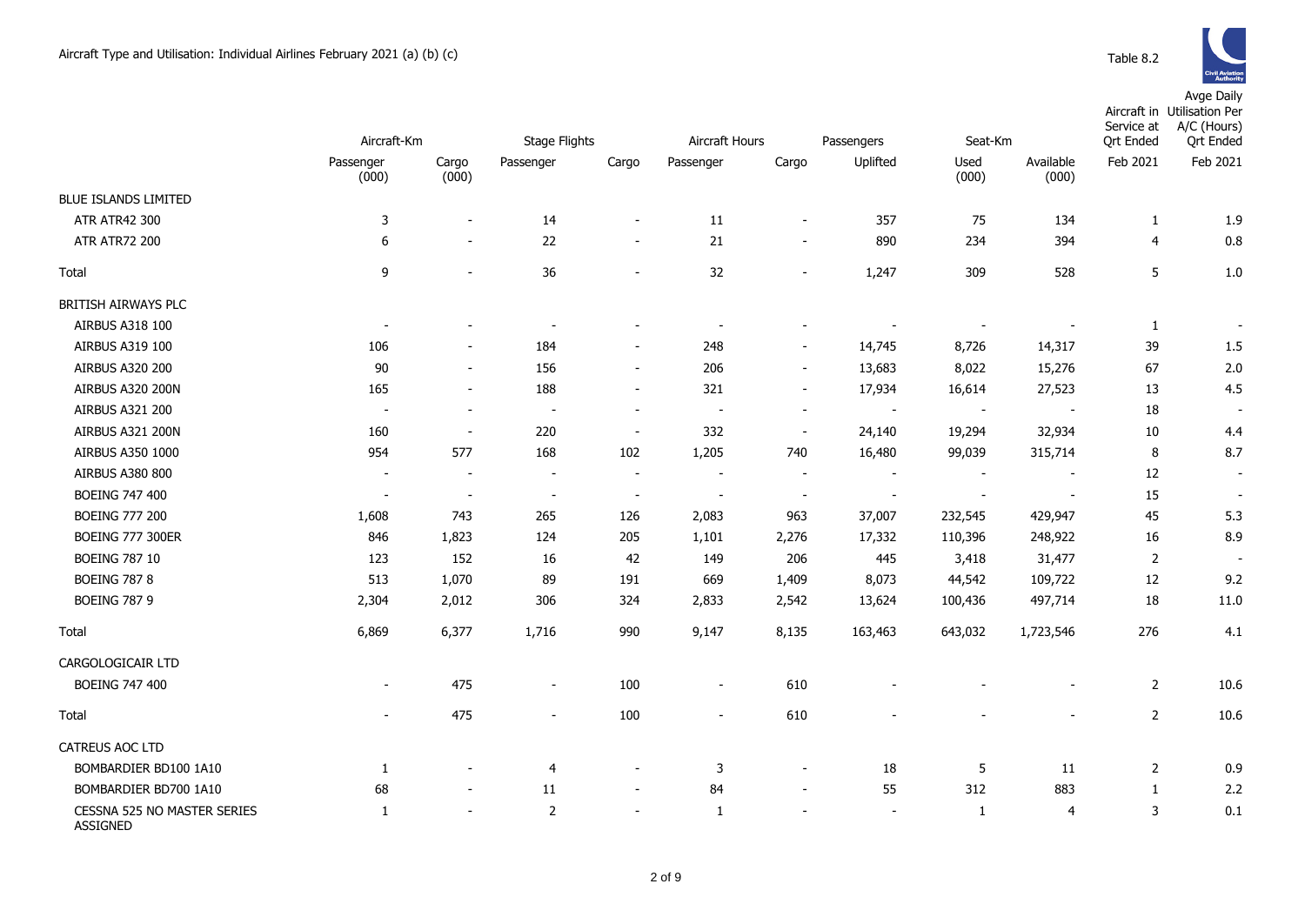

|                                                           | Aircraft-Km              |                          | <b>Stage Flights</b>     |                          | Aircraft Hours<br>Passengers |                          |                          | Seat-Km                  |                          | Service at<br><b>Qrt Ended</b> | Aircraft in Utilisation Per<br>A/C (Hours)<br><b>Qrt</b> Ended |  |
|-----------------------------------------------------------|--------------------------|--------------------------|--------------------------|--------------------------|------------------------------|--------------------------|--------------------------|--------------------------|--------------------------|--------------------------------|----------------------------------------------------------------|--|
|                                                           | Passenger<br>(000)       | Cargo<br>(000)           | Passenger                | Cargo                    | Passenger                    | Cargo                    | Uplifted                 | Used<br>(000)            | Available<br>(000)       | Feb 2021                       | Feb 2021                                                       |  |
| <b>CATREUS AOC LTD</b>                                    |                          |                          |                          |                          |                              |                          |                          |                          |                          |                                |                                                                |  |
| CESSNA 560 NO MASTER SERIES<br><b>ASSIGNED</b>            | 5                        | $\overline{\phantom{a}}$ | $\overline{7}$           | $\overline{\phantom{a}}$ | 9                            |                          | $\sim$                   | $10\,$                   | 44                       | $\mathsf{3}$                   | 0.6                                                            |  |
| EMBRAER EMB505 NO MASTER SERIES<br><b>ASSIGNED</b>        |                          |                          |                          |                          |                              |                          |                          | $\blacksquare$           | $\overline{a}$           | $\overline{2}$                 | 0.2                                                            |  |
| Total                                                     | 75                       |                          | 24                       | $\overline{a}$           | 97                           | $\blacksquare$           | 73                       | 328                      | 942                      | 11                             | 0.6                                                            |  |
| CONCIERGE U LTD                                           |                          |                          |                          |                          |                              |                          |                          |                          |                          |                                |                                                                |  |
| BOMBARDIER BD700 1A11                                     | 21                       | $\overline{a}$           | $\sqrt{5}$               | $\sim$                   | 27                           | $\overline{\phantom{a}}$ | 26                       | 97                       | 289                      | $\overline{\phantom{a}}$       | $\sim$                                                         |  |
| DASSAULT FALCON 7X NO MASTER<br>SERIES ASSIGNED           | 19                       | $\overline{\phantom{a}}$ | 3                        | $\blacksquare$           | 22                           | $\blacksquare$           | 27                       | 171                      | 270                      | 3                              | 0.3                                                            |  |
| DASSAULT FALCON 900EX NO MASTER<br><b>SERIES ASSIGNED</b> |                          |                          |                          |                          | ÷,                           |                          | $\overline{\phantom{a}}$ | $\sim$                   | $\sim$                   | $\mathbf{1}$                   | $\blacksquare$                                                 |  |
| GULFSTREAM GV NO MASTER SERIES<br><b>ASSIGNED</b>         | 41                       | $\overline{\phantom{a}}$ | $\overline{7}$           | $\overline{\phantom{0}}$ | 49                           | $\blacksquare$           | 51                       | 319                      | 573                      | $\mathbf{1}$                   | 0.3                                                            |  |
| Total                                                     | 81                       | $\overline{\phantom{a}}$ | 15                       | $\blacksquare$           | 98                           | $\overline{\phantom{a}}$ | 104                      | 587                      | 1,132                    | 5                              | 0.2                                                            |  |
| DHL AIR LTD                                               |                          |                          |                          |                          |                              |                          |                          |                          |                          |                                |                                                                |  |
| <b>BOEING 757 200</b>                                     | $\overline{\phantom{a}}$ | 1,202                    | $\blacksquare$           | 1,440                    | $\overline{\phantom{a}}$     | 2,306                    |                          |                          | $\overline{\phantom{a}}$ | 23                             | 3.2                                                            |  |
| <b>BOEING 767 300F</b>                                    |                          | 745                      | $\overline{\phantom{a}}$ | 249                      | $\sim$                       | 1,073                    |                          |                          | $\overline{\phantom{a}}$ | 3                              | 11.3                                                           |  |
| Total                                                     | $\overline{\phantom{a}}$ | 1,948                    | $\overline{\phantom{m}}$ | 1,689                    | $\overline{\phantom{a}}$     | 3,379                    |                          |                          | $\overline{\phantom{a}}$ | 26                             | 4.1                                                            |  |
| <b>EASTERN AIRWAYS</b>                                    |                          |                          |                          |                          |                              |                          |                          |                          |                          |                                |                                                                |  |
| <b>ATR ATR72 200</b>                                      | $\mathbf{1}$             | $\sim$                   | $\overline{2}$           | $\overline{\phantom{a}}$ | 2                            | $\overline{\phantom{a}}$ | 65                       | 23                       | 53                       | $\overline{2}$                 | 1.0                                                            |  |
| BAE JETSTREAM 4100 4100                                   | $\overline{4}$           | $\blacksquare$           | 17                       | $\overline{\phantom{a}}$ | 12                           | $\blacksquare$           | 104                      | 39                       | 128                      | 13                             | 0.4                                                            |  |
| EMBRAER EMB145 NO MASTER SERIES<br><b>ASSIGNED</b>        | 16                       | $\sim$                   | 67                       | $\blacksquare$           | 34                           | $\overline{\phantom{a}}$ | 1,268                    | 426                      | 795                      | 2                              | 0.6                                                            |  |
| EMBRAER ERJ170 100                                        | 6                        | $\overline{\phantom{a}}$ | 14                       | $\overline{\phantom{a}}$ | 12                           | $\overline{\phantom{a}}$ | 524                      | 244                      | 479                      | $\mathbf{1}$                   | 0.5                                                            |  |
| SAAB 2000 NO MASTER SERIES<br><b>ASSIGNED</b>             |                          |                          | $\overline{\phantom{0}}$ | $\overline{\phantom{0}}$ | $\blacksquare$               | ۰                        | $\overline{\phantom{a}}$ | $\overline{\phantom{a}}$ | $\overline{\phantom{a}}$ | $\mathbf{1}$                   | 0.1                                                            |  |
| Total                                                     | 27                       |                          | 100                      |                          | 60                           |                          | 1,961                    | 732                      | 1,455                    | 19                             | 0.4                                                            |  |
| EASYJET UK LTD                                            |                          |                          |                          |                          |                              |                          |                          |                          |                          |                                |                                                                |  |
| AIRBUS A319 100                                           | 88                       |                          | 184                      |                          | 206                          |                          | 12,994                   | 6,279                    | 13,781                   | 81                             | 0.4                                                            |  |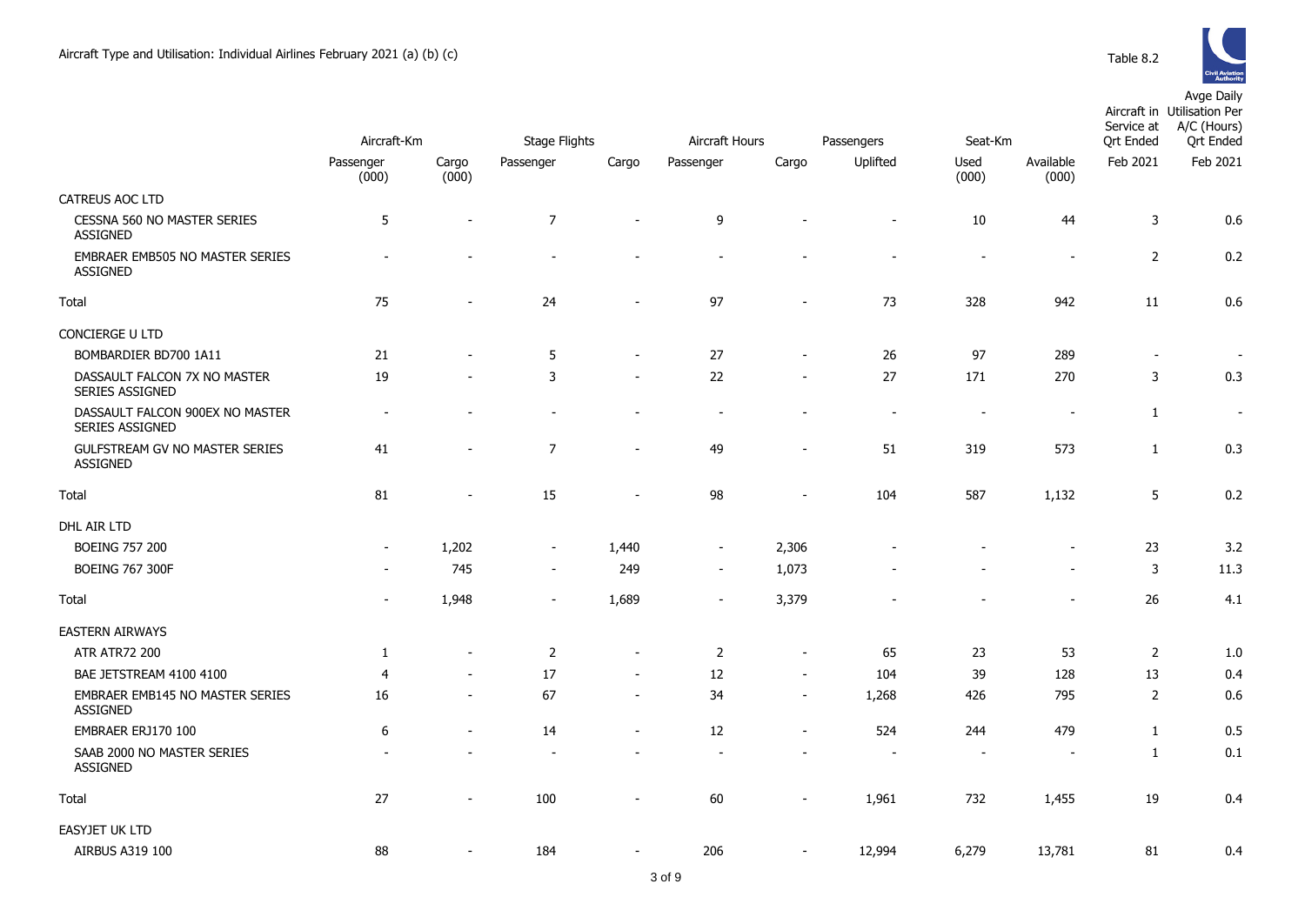|                                                          |                    | Aircraft-Km              |           | Stage Flights            |           | Aircraft Hours<br>Passengers |              | Seat-Km       |                    | Service at<br><b>Qrt Ended</b> | Aircraft in Utilisation Per<br>A/C (Hours)<br><b>Qrt Ended</b> |
|----------------------------------------------------------|--------------------|--------------------------|-----------|--------------------------|-----------|------------------------------|--------------|---------------|--------------------|--------------------------------|----------------------------------------------------------------|
|                                                          | Passenger<br>(000) | Cargo<br>(000)           | Passenger | Cargo                    | Passenger | Cargo                        | Uplifted     | Used<br>(000) | Available<br>(000) | Feb 2021                       | Feb 2021                                                       |
| EASYJET UK LTD                                           |                    |                          |           |                          |           |                              |              |               |                    |                                |                                                                |
| <b>AIRBUS A320 200</b>                                   | 27                 | $\sim$                   | 83        |                          | 74        |                              | 7,401        | 2,485         | 4,878              | 64                             | 1.2                                                            |
| <b>AIRBUS A320 200N</b>                                  | 166                |                          | 186       | $\overline{\phantom{a}}$ | 316       |                              | 13,875       | 11,696        | 29,879             | 37                             | 4.0                                                            |
| AIRBUS A321 200N                                         | 27                 | $\overline{\phantom{a}}$ | 14        | $\overline{\phantom{a}}$ | 42        |                              | 1,220        | 1,991         | 6,457              | 10                             | 3.8                                                            |
| Total                                                    | 309                | $\overline{\phantom{a}}$ | 467       | $\overline{\phantom{a}}$ | 638       | $\overline{\phantom{a}}$     | 35,490       | 22,451        | 54,995             | 192                            | 1.5                                                            |
| EXECUJET EUROPE                                          |                    |                          |           |                          |           |                              |              |               |                    |                                |                                                                |
| BOMBARDIER BD700 1A10                                    |                    |                          |           |                          |           |                              |              |               |                    |                                | 0.8                                                            |
| BOMBARDIER BD700 1A11                                    |                    |                          |           |                          |           |                              |              |               |                    |                                | $\sim$                                                         |
| DASSAULT FALCON 7X NO MASTER<br>SERIES ASSIGNED          |                    |                          |           |                          |           |                              |              |               |                    | $\overline{2}$                 | $\sim$                                                         |
| Total                                                    |                    |                          |           |                          |           |                              |              |               |                    | $\overline{2}$                 | 0.2                                                            |
| EXECUTIVE JET CHARTER LTD                                |                    |                          |           |                          |           |                              |              |               |                    |                                |                                                                |
| AGUSTA AW139 NO MASTER SERIES<br>ASSIGNED                |                    |                          |           |                          |           |                              |              |               |                    | 2                              |                                                                |
| DASSAULT FALCON 2000 NO MASTER<br><b>SERIES ASSIGNED</b> |                    |                          |           |                          |           |                              |              |               |                    | $\mathbf{1}$                   |                                                                |
| DASSAULT FALCON 7X NO MASTER<br>SERIES ASSIGNED          | 9                  |                          | 1         | $\overline{\phantom{a}}$ | 11        |                              | 1            | 8             | 119                | $\mathbf{1}$                   | 0.4                                                            |
| EUROCOPTER AS365 NO MASTER SERIES<br>ASSIGNED            |                    |                          |           |                          |           |                              |              |               |                    |                                | $\sim$                                                         |
| GULFSTREAM GIV NO MASTER SERIES<br><b>ASSIGNED</b>       |                    |                          |           |                          |           |                              |              |               |                    | 1                              | $\blacksquare$                                                 |
| GULFSTREAM GVI NO MASTER SERIES<br>ASSIGNED              |                    |                          |           |                          |           |                              |              |               |                    | $\overline{2}$                 | 0.5                                                            |
| Total                                                    | 9                  |                          | 1         |                          | $11\,$    |                              | $\mathbf{1}$ | $\, 8$        | 119                | $\overline{7}$                 | 0.2                                                            |
| <b>GAMA AVIATION (UK) LTD</b>                            |                    |                          |           |                          |           |                              |              |               |                    |                                |                                                                |
| AIRBUS HELICOPTERS MBB BK117 C                           |                    |                          |           |                          |           |                              |              |               |                    | 3                              |                                                                |
| BEECH 200 NO MASTER SERIES<br>ASSIGNED                   |                    |                          |           |                          |           |                              |              |               |                    | $\overline{7}$                 | $\sim$                                                         |
| BOMBARDIER BD700 1A10                                    |                    |                          |           |                          |           |                              |              |               |                    |                                |                                                                |
| CANADAIR CL600 2B16 600                                  |                    |                          |           |                          |           |                              |              |               |                    | 5                              | 0.1                                                            |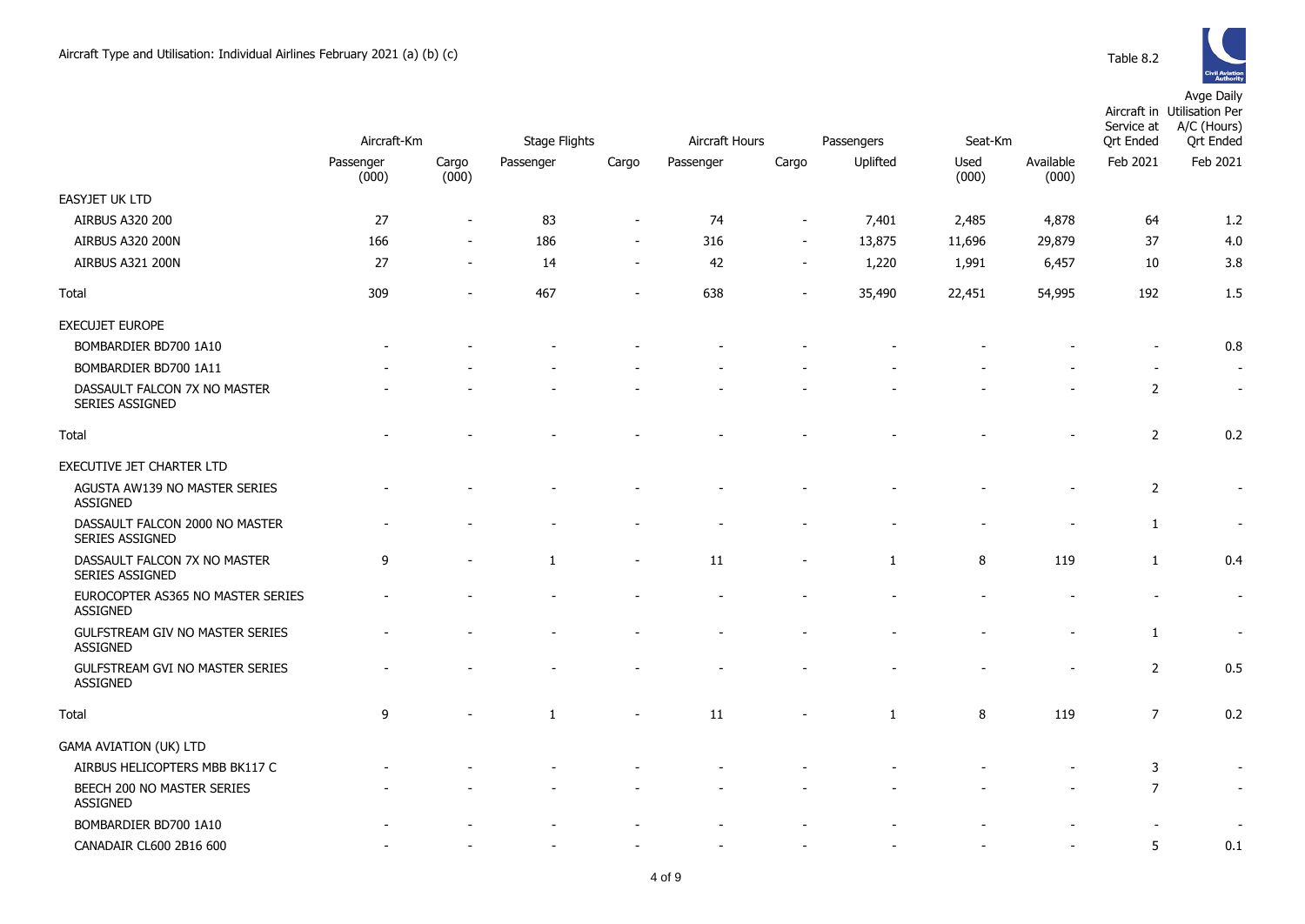

|                                                          |                          |                          | Aircraft Hours       |                          |                          |                          |                          |                          | Aircraft in Utilisation Per<br>A/C (Hours)<br>Service at |                  |                          |
|----------------------------------------------------------|--------------------------|--------------------------|----------------------|--------------------------|--------------------------|--------------------------|--------------------------|--------------------------|----------------------------------------------------------|------------------|--------------------------|
|                                                          | Aircraft-Km              |                          | <b>Stage Flights</b> |                          |                          |                          | Passengers               | Seat-Km                  |                                                          | <b>Qrt Ended</b> | <b>Qrt Ended</b>         |
|                                                          | Passenger<br>(000)       | Cargo<br>(000)           | Passenger            | Cargo                    | Passenger                | Cargo                    | Uplifted                 | Used<br>(000)            | Available<br>(000)                                       | Feb 2021         | Feb 2021                 |
| <b>GAMA AVIATION (UK) LTD</b>                            |                          |                          |                      |                          |                          |                          |                          |                          |                                                          |                  |                          |
| CESSNA 510 NO MASTER SERIES<br><b>ASSIGNED</b>           |                          |                          |                      |                          |                          |                          |                          |                          |                                                          | 1                | $\overline{\phantom{a}}$ |
| CESSNA 560 NO MASTER SERIES<br><b>ASSIGNED</b>           |                          |                          |                      |                          |                          |                          |                          |                          |                                                          | 3                | $\overline{\phantom{a}}$ |
| HAWKER HAWKER 800 NO MASTER<br><b>SERIES ASSIGNED</b>    |                          |                          |                      |                          |                          |                          |                          |                          |                                                          | 1                |                          |
| Total                                                    |                          |                          |                      |                          |                          |                          |                          |                          | $\blacksquare$                                           | 20               | $\overline{\phantom{a}}$ |
| JET2.COM LTD                                             |                          |                          |                      |                          |                          |                          |                          |                          |                                                          |                  |                          |
| <b>AIRBUS A321 200</b>                                   |                          |                          |                      |                          |                          |                          |                          |                          |                                                          | 1                | 3.9                      |
| <b>BOEING 737 300</b>                                    |                          |                          |                      |                          |                          |                          |                          |                          |                                                          | 7                | $\overline{\phantom{a}}$ |
| <b>BOEING 737 800</b>                                    | 8                        |                          | $\overline{4}$       |                          | 13                       | ÷                        | 176                      | 337                      | 1,581                                                    | 74               | $1.7$                    |
| <b>BOEING 757 200</b>                                    |                          |                          |                      |                          |                          | $\blacksquare$           | $\blacksquare$           |                          | $\overline{a}$                                           | 8                | 0.1                      |
| Total                                                    | 8                        |                          | $\overline{4}$       | $\blacksquare$           | 13                       | $\blacksquare$           | 176                      | 337                      | 1,581                                                    | 90               | 1.6                      |
| JOTA AVIATION LTD                                        |                          |                          |                      |                          |                          |                          |                          |                          |                                                          |                  |                          |
| BAE AVRO146RJ 100                                        | 8                        |                          | 21                   | $\overline{\phantom{a}}$ | 17                       | $\overline{a}$           | 846                      | 317                      | 749                                                      | 1                | 0.3                      |
| BAE AVRO146RJ 85                                         |                          |                          |                      |                          |                          | $\overline{\phantom{a}}$ |                          |                          |                                                          | 1                | 0.2                      |
| BAE BAE146 300                                           | $\overline{\phantom{a}}$ | 19                       | $\blacksquare$       | 16                       | $\overline{\phantom{a}}$ | 31                       | $\overline{\phantom{a}}$ | $\overline{\phantom{0}}$ | $\overline{\phantom{a}}$                                 | 3                | 1.5                      |
| Total                                                    | 8                        | 19                       | 21                   | 16                       | 17                       | 31                       | 846                      | 317                      | 749                                                      | 5                | 1.0                      |
| <b>LOGANAIR LTD</b>                                      |                          |                          |                      |                          |                          |                          |                          |                          |                                                          |                  |                          |
| <b>ATR ATR42 500</b>                                     | 50                       | 14                       | 179                  | 37                       | 171                      | 45                       | 2,237                    | 727                      | 2,403                                                    | $\overline{4}$   | 2.9                      |
| <b>ATR ATR72 200</b>                                     | 27                       | $\sim$                   | 119                  | $\sim$                   | 96                       | $\blacksquare$           | 1,996                    | 576                      | 1,886                                                    | 3                | 1.3                      |
| <b>BRITTEN NORMAN BN2A</b><br>UNDESIGNATED MASTER SERIES | 14                       | $\overline{\phantom{a}}$ | 418                  | $\overline{\phantom{a}}$ | 105                      | $\overline{\phantom{a}}$ | 882                      | 39                       | 115                                                      | $\overline{2}$   | 1.7                      |
| DE HAVILLAND DHC6 400                                    | 21                       | $\overline{\phantom{a}}$ | 125                  | $\overline{a}$           | 112                      | $\overline{\phantom{0}}$ | 304                      | 53                       | 395                                                      | 3                | 2.2                      |
| EMBRAER EMB135 NO MASTER SERIES<br>ASSIGNED              |                          |                          |                      |                          |                          |                          |                          |                          |                                                          | 4                | 1.1                      |
| EMBRAER EMB145 NO MASTER SERIES                          | 154                      | $\blacksquare$           | 469                  | $\blacksquare$           | 439                      | $\blacksquare$           | 5,034                    | 2,121                    | 7,539                                                    | 13               | 1.5                      |

ASSIGNED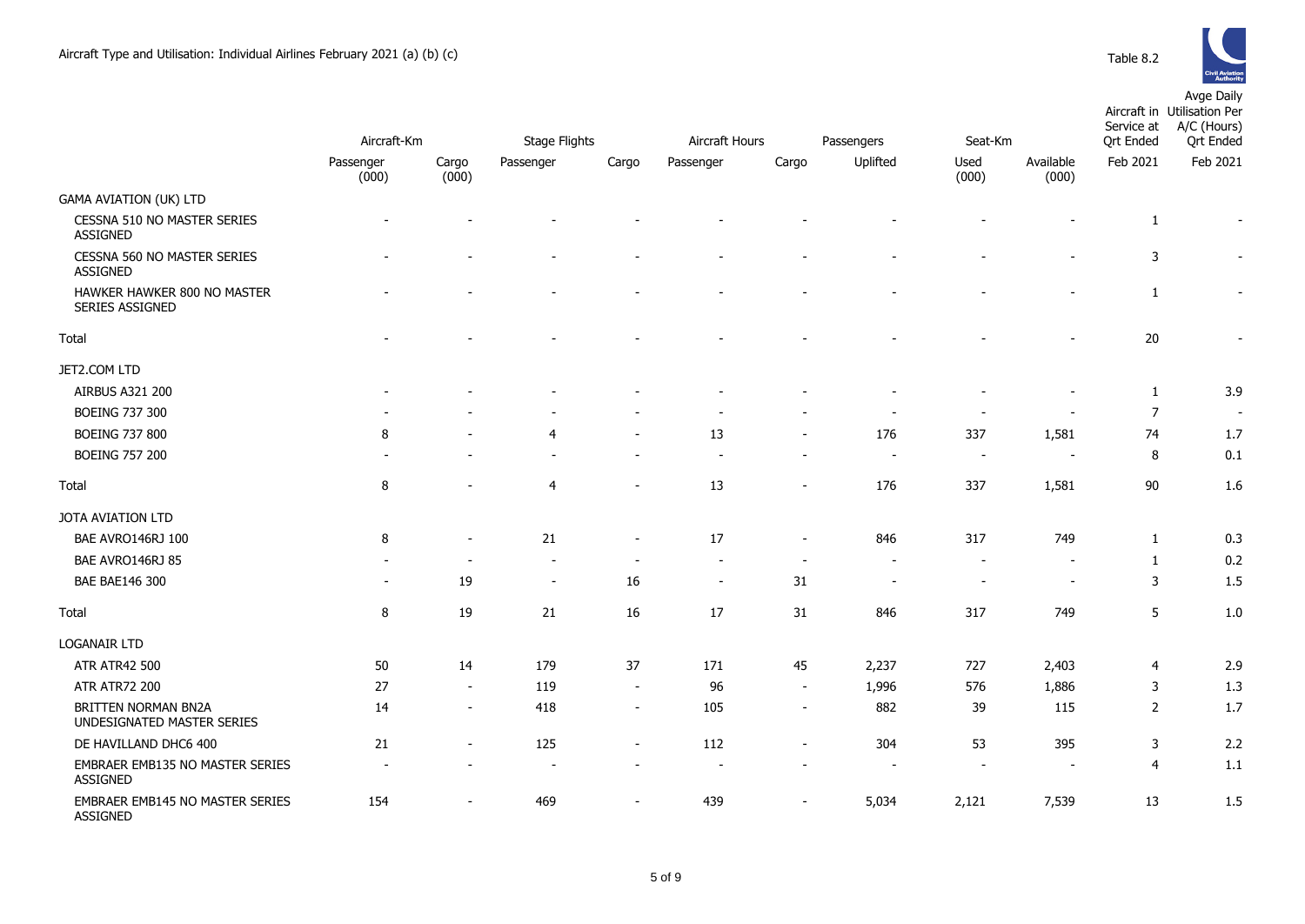

|                                                    | Aircraft-Km        |                          | <b>Stage Flights</b> |                          | Aircraft Hours<br>Passengers |                          |                          | Seat-Km                  |                          | Service at<br><b>Qrt Ended</b> | Aircraft in Utilisation Per<br>A/C (Hours)<br><b>Qrt Ended</b> |
|----------------------------------------------------|--------------------|--------------------------|----------------------|--------------------------|------------------------------|--------------------------|--------------------------|--------------------------|--------------------------|--------------------------------|----------------------------------------------------------------|
|                                                    | Passenger<br>(000) | Cargo<br>(000)           | Passenger            | Cargo                    | Passenger                    | Cargo                    | Uplifted                 | Used<br>(000)            | Available<br>(000)       | Feb 2021                       | Feb 2021                                                       |
| <b>LOGANAIR LTD</b>                                |                    |                          |                      |                          |                              |                          |                          |                          |                          |                                |                                                                |
| SAAB 340 NO MASTER SERIES ASSIGNED                 | 68                 | $\overline{\phantom{a}}$ | 251                  | $\overline{\phantom{a}}$ | 237                          | $\overline{\phantom{a}}$ | 1,838                    | 932                      | 2,260                    | 15                             | 1.4                                                            |
| Total                                              | 335                | 14                       | 1,561                | 37                       | 1,160                        | 45                       | 12,291                   | 4,448                    | 14,598                   | 44                             | 1.6                                                            |
| LONDON EXECUTIVE AVIATION LTD                      |                    |                          |                      |                          |                              |                          |                          |                          |                          |                                |                                                                |
| BOMBARDIER BD700 1A10                              | 61                 |                          | 11                   |                          | 75                           |                          | 30                       | 172                      | 890                      | 2                              | 1.6                                                            |
| BOMBARDIER BD700 1A11                              |                    |                          |                      |                          |                              |                          | $\overline{\phantom{a}}$ | $\overline{\phantom{a}}$ |                          | $\mathbf{1}$                   | 0.3                                                            |
| CANADAIR CL600 2B16 600                            | 5                  |                          | $\overline{4}$       |                          | $\overline{7}$               |                          | 14                       | 19                       | 58                       | $\mathbf{1}$                   | 0.4                                                            |
| CESSNA 550 NO MASTER SERIES<br><b>ASSIGNED</b>     |                    |                          |                      |                          |                              |                          | $\blacksquare$           | $\blacksquare$           | $\overline{\phantom{a}}$ | 1                              | 0.1                                                            |
| CESSNA 560 NO MASTER SERIES<br>ASSIGNED            | 3                  |                          | $\overline{4}$       | $\blacksquare$           | 6                            |                          | $\overline{\phantom{a}}$ | 11                       | 31                       | $\overline{4}$                 | 0.4                                                            |
| DASSAULT FALCON 2000 NO MASTER<br>SERIES ASSIGNED  | 3                  |                          | $\overline{2}$       | $\overline{\phantom{a}}$ | $\overline{4}$               |                          | 13                       | 16                       | 25                       | $\overline{2}$                 | 0.5                                                            |
| DASSAULT FALCON 7X NO MASTER<br>SERIES ASSIGNED    | 15                 |                          | $\overline{4}$       | $\overline{\phantom{a}}$ | 18                           | $\overline{\phantom{a}}$ | 13                       | 53                       | 219                      | $\overline{\phantom{a}}$       | $\blacksquare$                                                 |
| EMBRAER EMB135 NO MASTER SERIES<br><b>ASSIGNED</b> | 23                 |                          | $10\,$               | $\overline{\phantom{a}}$ | 32                           | $\overline{\phantom{a}}$ | 37                       | 88                       | 303                      | $\overline{4}$                 | 0.5                                                            |
| <b>EMBRAER EMB505 NO MASTER SERIES</b><br>ASSIGNED | $\overline{4}$     |                          | $\overline{2}$       | $\overline{\phantom{a}}$ | 5                            |                          | $\overline{\phantom{a}}$ | $\overline{7}$           | 28                       | $\mathbf{1}$                   | 0.2                                                            |
| Total                                              | 113                |                          | 37                   |                          | 147                          |                          | 107                      | 366                      | 1,554                    | 16                             | 0.5                                                            |
| NORWEGIAN AIR UK LTD                               |                    |                          |                      |                          |                              |                          |                          |                          |                          |                                |                                                                |
| <b>BOEING 787 9</b>                                |                    |                          |                      |                          |                              |                          |                          |                          |                          | 12                             | $\overline{\phantom{a}}$                                       |
| Total                                              |                    |                          |                      |                          |                              |                          |                          |                          | $\blacksquare$           | 12                             | $\overline{\phantom{a}}$                                       |
| RVL AVIATION LTD                                   |                    |                          |                      |                          |                              |                          |                          |                          |                          |                                |                                                                |
| BEECH 200 NO MASTER SERIES<br>ASSIGNED             | $\overline{2}$     | 4                        | 9                    | 4                        | $\overline{7}$               | 10                       | $\overline{\phantom{a}}$ | 5                        | 17                       | $\overline{4}$                 | 0.2                                                            |
| CESSNA 310 NO MASTER SERIES<br>ASSIGNED            |                    |                          |                      |                          |                              |                          |                          |                          |                          | $\overline{2}$                 | $\blacksquare$                                                 |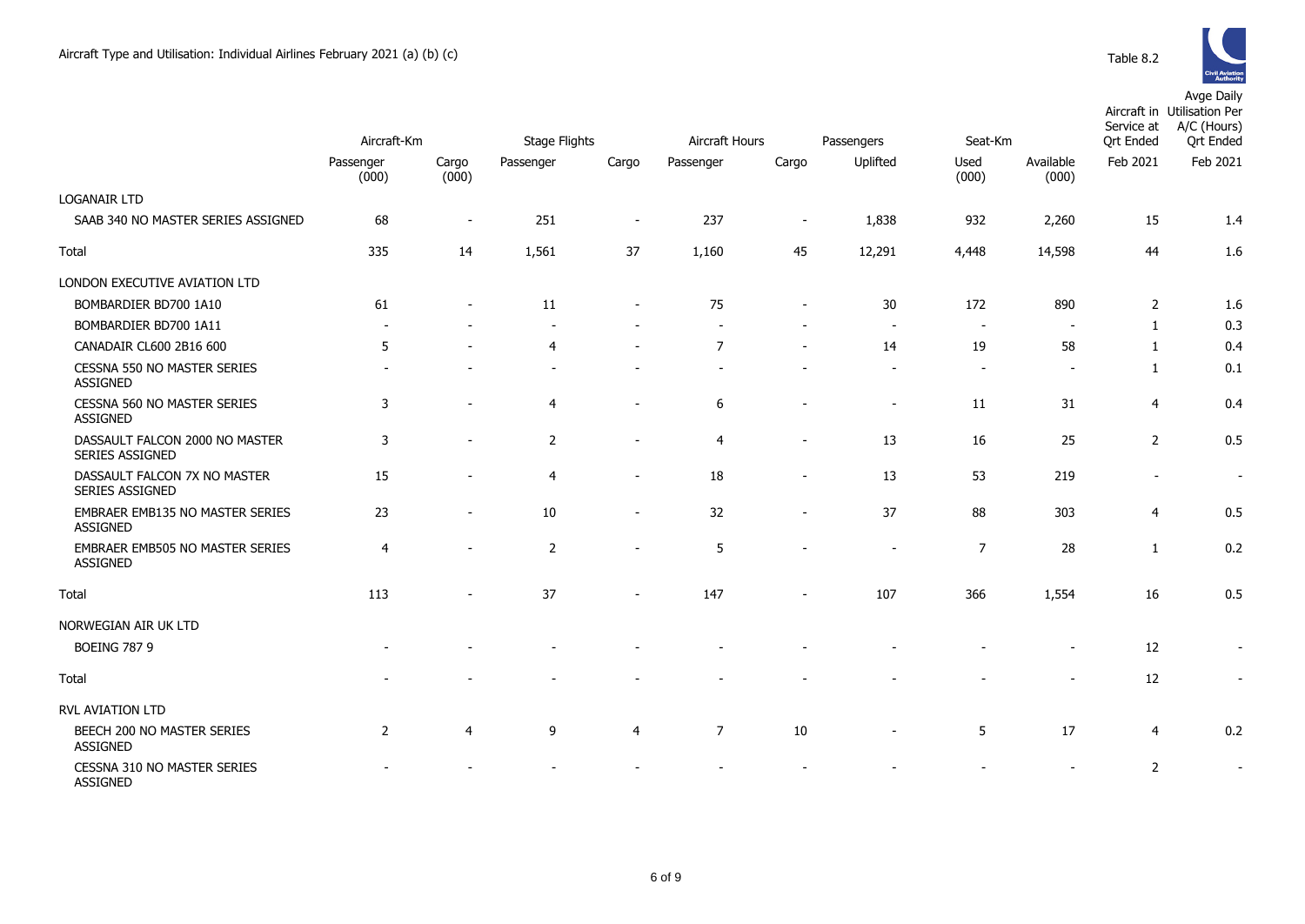RYANAIR UK LTD



|                                                   | Aircraft-Km              |                          | <b>Stage Flights</b>     |                          |                          | Aircraft Hours | Passengers               | Seat-Km       | Service at<br><b>Qrt Ended</b> | <b>Civil Aviation</b><br><b>Authority</b><br>Avge Daily<br>Aircraft in Utilisation Per<br>A/C (Hours)<br><b>Qrt Ended</b> |                          |  |
|---------------------------------------------------|--------------------------|--------------------------|--------------------------|--------------------------|--------------------------|----------------|--------------------------|---------------|--------------------------------|---------------------------------------------------------------------------------------------------------------------------|--------------------------|--|
|                                                   | Passenger<br>(000)       | Cargo<br>(000)           | Passenger                | Cargo                    | Passenger                | Cargo          | Uplifted                 | Used<br>(000) | Available<br>(000)             | Feb 2021                                                                                                                  | Feb 2021                 |  |
| RVL AVIATION LTD                                  |                          |                          |                          |                          |                          |                |                          |               |                                |                                                                                                                           |                          |  |
| CESSNA 402 NO MASTER SERIES<br><b>ASSIGNED</b>    |                          |                          |                          |                          |                          |                |                          |               |                                | 1                                                                                                                         |                          |  |
| CESSNA 404 NO MASTER SERIES<br><b>ASSIGNED</b>    |                          |                          |                          |                          |                          |                |                          |               | $\blacksquare$                 | 2                                                                                                                         |                          |  |
| CESSNA F406 NO MASTER SERIES<br><b>ASSIGNED</b>   |                          | $\overline{7}$           | $\overline{\phantom{a}}$ | $\overline{7}$           | $\overline{\phantom{a}}$ | 17             |                          |               |                                | 6                                                                                                                         | 0.3                      |  |
| SAAB 340 NO MASTER SERIES ASSIGNED                | $\overline{\phantom{a}}$ | 10                       | $\sim$                   | 11                       | $\overline{\phantom{a}}$ | 22             |                          |               |                                | $\overline{\phantom{a}}$                                                                                                  |                          |  |
| Total                                             | 2                        | 21                       | 9                        | 22                       | $\overline{7}$           | 49             |                          | 5             | 17                             | 15                                                                                                                        | 0.2                      |  |
| RYANAIR UK LTD                                    |                          |                          |                          |                          |                          |                |                          |               |                                |                                                                                                                           |                          |  |
| <b>BOEING 737 800</b>                             | 24                       | $\overline{\phantom{a}}$ | 14                       | $\overline{\phantom{a}}$ | 37                       |                | $\overline{\phantom{a}}$ | 2,766         | 4,442                          | 1                                                                                                                         | 5.1                      |  |
| Total                                             | 24                       | $\blacksquare$           | 14                       |                          | 37                       |                | $\overline{\phantom{a}}$ | 2,766         | 4,442                          | $\mathbf{1}$                                                                                                              | 5.1                      |  |
| TAG AVIATION (UK) LTD                             |                          |                          |                          |                          |                          |                |                          |               |                                |                                                                                                                           |                          |  |
| BOMBARDIER BD700 1A10                             |                          |                          |                          |                          |                          |                |                          |               |                                | $\overline{2}$                                                                                                            |                          |  |
| BOMBARDIER BD700 1A11                             | 16                       |                          | 4                        |                          | 20                       |                | 10                       | 44            | 217                            | $\mathbf{1}$                                                                                                              | 0.1                      |  |
| CANADAIR CL600 2B16 600                           |                          |                          |                          |                          |                          |                |                          |               | $\overline{\phantom{a}}$       | 1                                                                                                                         | $\overline{\phantom{a}}$ |  |
| DASSAULT FALCON 2000 NO MASTER<br>SERIES ASSIGNED |                          |                          |                          |                          |                          |                |                          |               |                                | 1                                                                                                                         |                          |  |
| DASSAULT FALCON 7X NO MASTER<br>SERIES ASSIGNED   |                          |                          |                          |                          |                          |                |                          |               | $\overline{\phantom{a}}$       | 1                                                                                                                         | 0.2                      |  |
| GULFSTREAM GV NO MASTER SERIES<br><b>ASSIGNED</b> | 4                        |                          | $\mathbf{1}$             |                          | 5                        |                | 4                        | 14            | 66                             | 1                                                                                                                         | 1.0                      |  |

| DUI'IDARDILR DD/UU IAIU                                  |                          |                          |               |                          |                          |                          |                          |                |                          |   |     |
|----------------------------------------------------------|--------------------------|--------------------------|---------------|--------------------------|--------------------------|--------------------------|--------------------------|----------------|--------------------------|---|-----|
| BOMBARDIER BD700 1A11                                    | 16                       | $\overline{\phantom{a}}$ | 4             | $\overline{\phantom{a}}$ | 20                       | $\overline{\phantom{a}}$ | 10                       | 44             | 217                      |   | 0.1 |
| CANADAIR CL600 2B16 600                                  | $\sim$                   | $\sim$                   | ۰             | $\overline{\phantom{a}}$ | $\overline{\phantom{a}}$ | $\sim$                   | $\sim$                   | $\overline{a}$ | $\overline{\phantom{a}}$ |   |     |
| DASSAULT FALCON 2000 NO MASTER<br><b>SERIES ASSIGNED</b> |                          | $\overline{\phantom{a}}$ | ۰             | $\sim$                   | $\overline{\phantom{a}}$ | $\overline{\phantom{a}}$ | $\overline{\phantom{a}}$ |                | $\overline{\phantom{a}}$ |   |     |
| DASSAULT FALCON 7X NO MASTER<br>SERIES ASSIGNED          |                          |                          |               |                          |                          |                          |                          |                |                          |   | 0.2 |
| GULFSTREAM GV NO MASTER SERIES<br><b>ASSIGNED</b>        | 4                        | $\overline{\phantom{a}}$ |               | $\overline{\phantom{a}}$ | 5                        | $\overline{\phantom{a}}$ | 4                        | 14             | 66                       |   | 1.0 |
| <b>GULFSTREAM GVI NO MASTER SERIES</b><br>ASSIGNED       |                          |                          |               |                          |                          |                          |                          |                |                          |   |     |
| Total                                                    | 19                       | $\overline{\phantom{a}}$ | 5             | $\overline{\phantom{0}}$ | 25                       | $\sim$                   | 14                       | 58             | 283                      | 8 | 0.2 |
| TITAN AIRWAYS LTD                                        |                          |                          |               |                          |                          |                          |                          |                |                          |   |     |
| AIRBUS A318 100                                          | $\overline{\phantom{a}}$ | $\overline{\phantom{a}}$ | $\mathcal{P}$ | $\overline{\phantom{0}}$ | 10                       | $\overline{\phantom{a}}$ | 20                       | 65             | 210                      |   | 1.3 |
| AIRBUS A320 200                                          | 31                       | $\overline{\phantom{a}}$ | 11            | $\overline{\phantom{a}}$ | 43                       | $\overline{\phantom{a}}$ | 485                      | 1,415          | 5,549                    |   | 0.4 |
| <b>AIRBUS A321 200</b>                                   | 10                       | 88                       | 5             | 54                       | 15                       | 136                      | 284                      | 562            | 2,176                    | 4 | 0.2 |
|                                                          |                          |                          |               |                          |                          |                          |                          |                |                          |   |     |

AIRBUS A321 200N - - - - - - - - - 1 -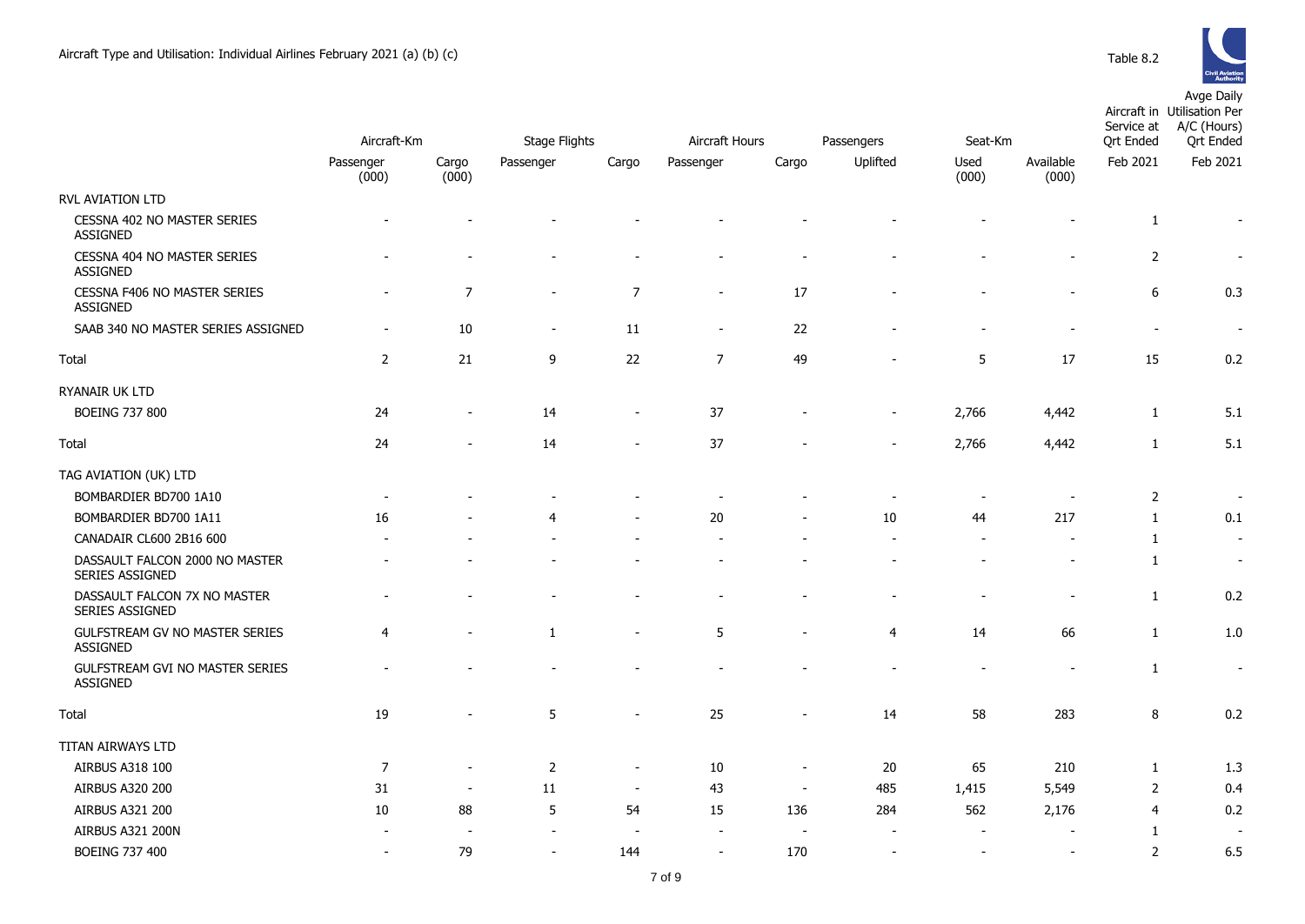

|                                                    | Aircraft-Km              |                          | <b>Stage Flights</b>     |                          | Aircraft Hours<br>Passengers |                          |                          | Seat-Km                  |                    | Service at<br><b>Qrt Ended</b> | Aircraft in Utilisation Per<br>A/C (Hours)<br><b>Qrt Ended</b> |
|----------------------------------------------------|--------------------------|--------------------------|--------------------------|--------------------------|------------------------------|--------------------------|--------------------------|--------------------------|--------------------|--------------------------------|----------------------------------------------------------------|
|                                                    | Passenger<br>(000)       | Cargo<br>(000)           | Passenger                | Cargo                    | Passenger                    | Cargo                    | Uplifted                 | Used<br>(000)            | Available<br>(000) | Feb 2021                       | Feb 2021                                                       |
| TITAN AIRWAYS LTD                                  |                          |                          |                          |                          |                              |                          |                          |                          |                    |                                |                                                                |
| <b>BOEING 757 200</b>                              | 83                       | $\overline{\phantom{a}}$ | 26                       | $\sim$                   | 118                          | $\overline{\phantom{a}}$ | 682                      | 3,132                    | 16,860             | $\overline{2}$                 | 1.9                                                            |
| Total                                              | 131                      | 167                      | 44                       | 198                      | 186                          | 306                      | 1,471                    | 5,174                    | 24,795             | 12                             | 1.8                                                            |
| TUI AIRWAYS LTD                                    |                          |                          |                          |                          |                              |                          |                          |                          |                    |                                |                                                                |
| <b>BOEING 737 8</b>                                |                          |                          |                          |                          |                              |                          |                          |                          |                    | 6                              | $\overline{\phantom{a}}$                                       |
| <b>BOEING 737 800</b>                              |                          |                          |                          |                          |                              |                          |                          |                          | $\blacksquare$     | 27                             | 1.6                                                            |
| <b>BOEING 757 200</b>                              |                          |                          |                          | $\blacksquare$           | $\overline{a}$               | $\overline{a}$           |                          | $\overline{\phantom{a}}$ | $\blacksquare$     | $\overline{4}$                 | 0.7                                                            |
| <b>BOEING 767 300F</b>                             | 9                        | $\overline{\phantom{a}}$ | 8                        | $\overline{\phantom{a}}$ | 15                           | $\overline{\phantom{a}}$ | 300                      | 588                      | 2,991              | 3                              | 1.0                                                            |
| <b>BOEING 787 8</b>                                |                          | 21                       | $\blacksquare$           | 6                        | $\blacksquare$               | 29                       | $\overline{\phantom{a}}$ | $\sim$                   | $\blacksquare$     | 8                              | 0.8                                                            |
| <b>BOEING 787 9</b>                                | 1                        | 708                      | 1                        | 174                      | 1                            | 962                      | 3                        | $\overline{2}$           | 251                | 6                              | 2.3                                                            |
| Total                                              | $10\,$                   | 729                      | 9                        | 180                      | 17                           | 990                      | 303                      | 590                      | 3,242              | 54                             | 1.5                                                            |
| VIRGIN ATLANTIC AIRWAYS LTD                        |                          |                          |                          |                          |                              |                          |                          |                          |                    |                                |                                                                |
| AIRBUS A330 200                                    |                          | $\overline{\phantom{a}}$ | $\overline{\phantom{a}}$ | $\overline{\phantom{a}}$ |                              | $\overline{\phantom{a}}$ |                          |                          |                    | 2                              | $\overline{\phantom{a}}$                                       |
| AIRBUS A330 300                                    | 185                      | 39                       | 37                       | 72                       | 245                          | 98                       | 5,784                    | 28,856                   | 49,101             | 10                             | $\blacksquare$                                                 |
| AIRBUS A350 1000                                   | 388                      | 894                      | 64                       | 147                      | 490                          | 1,131                    | 3,855                    | 21,151                   | 129,925            | $\overline{7}$                 | 8.3                                                            |
| <b>BOEING 747 400</b>                              | $\overline{\phantom{a}}$ |                          | $\overline{\phantom{a}}$ | $\overline{\phantom{a}}$ | $\overline{\phantom{a}}$     | $\sim$                   | $\overline{\phantom{a}}$ | $\overline{\phantom{a}}$ |                    | $\overline{\phantom{a}}$       | $\overline{\phantom{a}}$                                       |
| <b>BOEING 787 9</b>                                | 1,534                    | 1,871                    | 230                      | 311                      | 1,948                        | 2,377                    | 26,249                   | 170,492                  | 405,102            | 17                             | 10.3                                                           |
| Total                                              | 2,107                    | 2,804                    | 331                      | 530                      | 2,683                        | 3,606                    | 35,888                   | 220,499                  | 584,128            | 36                             | 5.8                                                            |
| VIRGIN ATLANTIC INTERNATIONAL                      |                          |                          |                          |                          |                              |                          |                          |                          |                    |                                |                                                                |
| AIRBUS A330 200                                    |                          |                          |                          |                          |                              |                          |                          |                          |                    | $\mathbf{1}$                   | $\overline{\phantom{a}}$                                       |
| Total                                              |                          |                          |                          |                          |                              |                          |                          |                          |                    | $\mathbf{1}$                   | $\overline{\phantom{a}}$                                       |
| <b>VOLUXIS LTD</b>                                 |                          |                          |                          |                          |                              |                          |                          |                          |                    |                                |                                                                |
| BOMBARDIER BD700 1A10                              | 38                       |                          | 5                        | $\blacksquare$           | 46                           | $\overline{a}$           | 16                       | 125                      | 538                | $\mathbf{1}$                   | 1.0                                                            |
| DASSAULT FALCON 900EX NO MASTER<br>SERIES ASSIGNED | 18                       |                          | 5                        | $\sim$                   | 24                           | $\sim$                   | 33                       | 126                      | 272                | $\overline{2}$                 | 0.8                                                            |